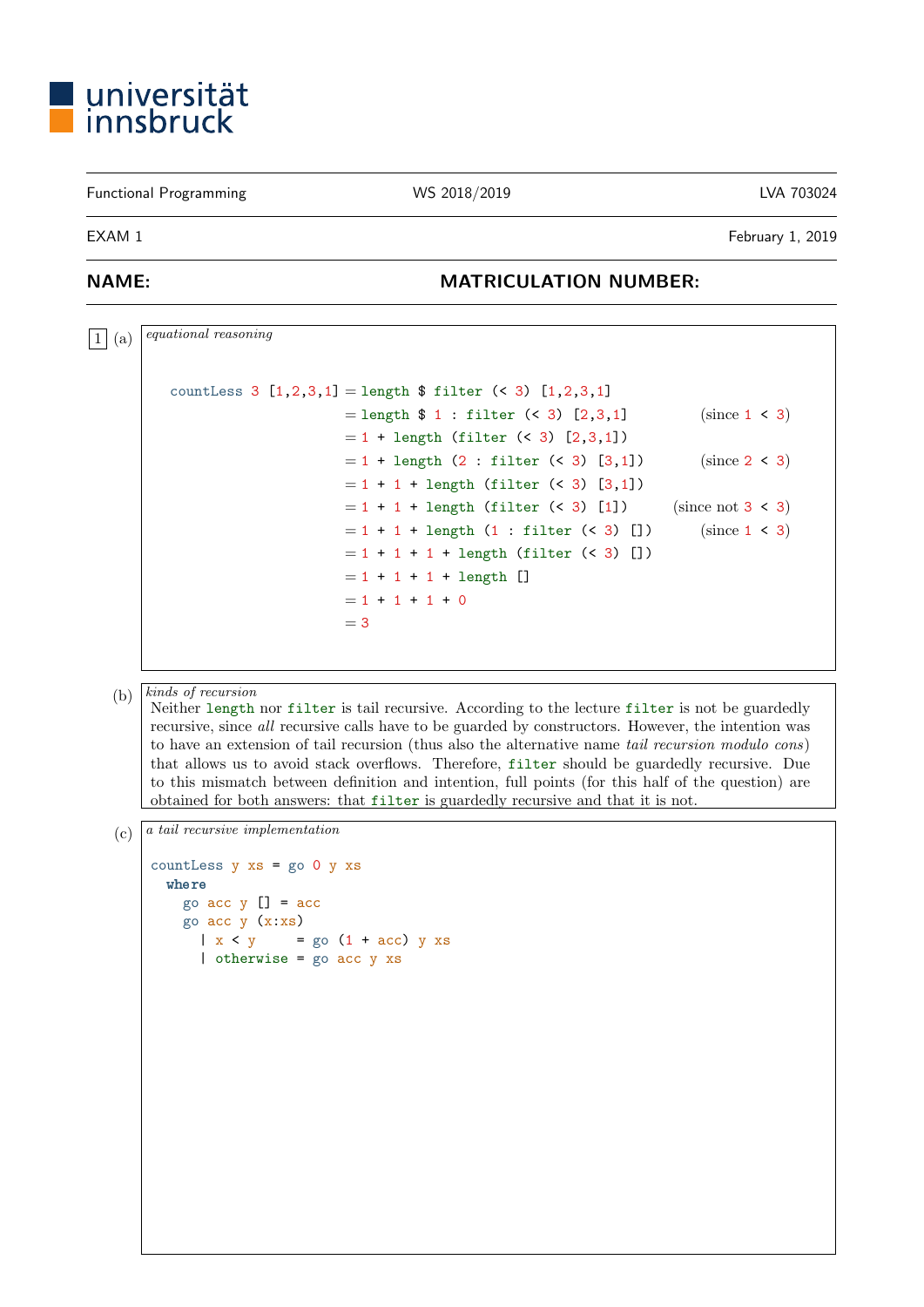$\boxed{2}$  (a) *base case* 

We employ structural induction over xs. The base case, where  $xs = [$ ], is taken care of by the derivation:

\n
$$
\text{all } p \left( \left[ \right] + y \right) = \text{all } p \text{ y} \text{ s}
$$
\n  
\n $= \text{True } \& \text{all } p \text{ y} \text{ s}$ \n  
\n $= \text{all } p \left[ \right] \& \text{all } p \text{ y} \text{ s}$ \n  
\n $= \text{all } p \left[ \right] \& \text{all } p \text{ y} \text{ s}$ \n  
\n $= \text{all } p \left[ \right] \& \text{all } p \text{ y} \text{ s}$ \n  
\n $= \text{all } p \left[ \left( \text{all } p \right) \right] \& \text{all } p \text{ y} \text{ s}$ \n  
\n $= \text{all } p \left[ \text{all } p \text{ y} \right]$ \n  
\n $= \text{all } p \left[ \text{all } p \text{ y} \right]$ \n  
\n $= \text{all } p \left[ \text{all } p \text{ y} \right]$ \n  
\n $= \text{all } p \left[ \text{all } p \text{ y} \right]$ \n  
\n $= \text{all } p \left[ \text{all } p \text{ y} \right]$ \n  
\n $= \text{all } p \left[ \text{all } p \text{ y} \right]$ \n  
\n $= \text{all } p \left[ \text{all } p \text{ y} \right]$ \n  
\n $= \text{all } p \left[ \text{all } p \text{ y} \right]$ \n  
\n $= \text{all } p \left[ \text{all } p \text{ y} \right]$ \n  
\n $= \text{all } p \left[ \text{all } p \text{ y} \right]$ \n  
\n $= \text{all } p \left[ \text{all } p \text{ y} \right]$ \n  
\n $= \text{all } p \left[ \text{all } p \text{ y} \right]$ \n  
\n $= \text{all } p \left[ \text{all } p \text{ y} \right]$ \n  
\n $= \text{all } p \left[ \text{all } p \text{ y} \right]$ \n  
\n $= \text{all } p \left[ \text{all } p \text{ y} \right]$ \n  
\n $= \text{all } p \left[ \text{all } p \text{ y} \right]$ 

 $( definition of \&\&)$  $(definition of all)$ 

 $(b)$  induction hypothesis and statement to show in step case

In the step case  $xs = z : zs$  for some element z and list zs. The induction hypothesis (IH) is

all  $p (zs++ys) =$ all  $p zs \&$  all  $p ys$ 

and the statement we have to show in order to conclude the step case is

all  $p ((z : zs) + ys) =$ all  $p (z : zs)$  & all  $p ys$ 

 $(c)$  step case

We prove the step case by the following derivation

all  $p((z:zs)++ys) =$ all  $p(z:(zs++ys))$  (definition of ++)  $= p z$  && all  $p (zs++ys)$  (definition of all)  $= p z$  && (all  $p z s$  && all  $p y s$ ) (IH)  $=(p \; z \; \& \& \text{all } p \; zs) \; \& \text{all } p \; ys$  (associativity of  $\& \&$ )  $=$  all  $p(z : zs)$  && all  $p ys$  (definition of all)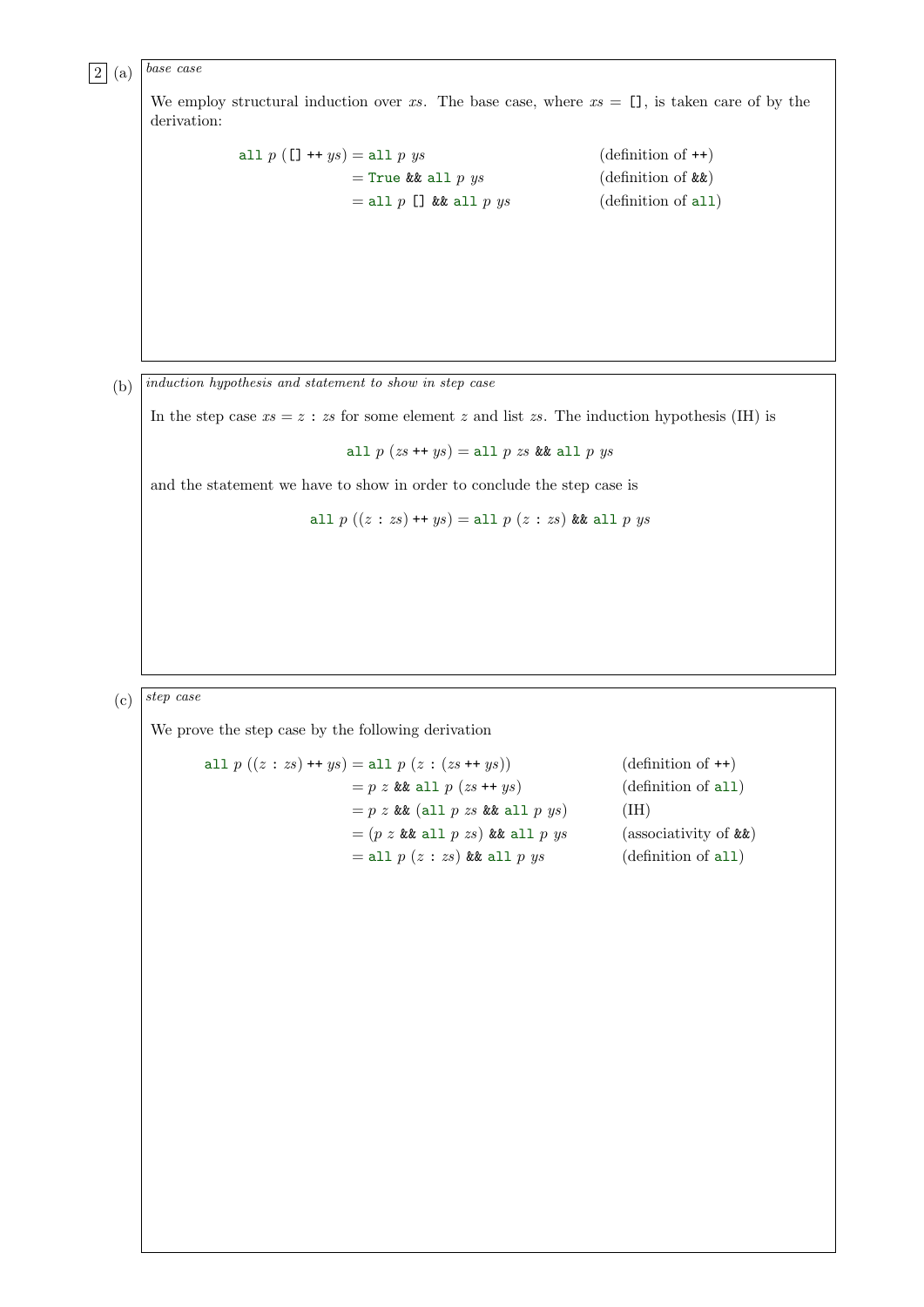|         | $\emph{conventions}$                                                                                                                                                                                           |  |  |  |  |  |
|---------|----------------------------------------------------------------------------------------------------------------------------------------------------------------------------------------------------------------|--|--|--|--|--|
| 3   (a) |                                                                                                                                                                                                                |  |  |  |  |  |
|         | Using the notational conventions from the lecture we obtain                                                                                                                                                    |  |  |  |  |  |
|         | $(\lambda x. x x) \lambda yz. y z$                                                                                                                                                                             |  |  |  |  |  |
|         |                                                                                                                                                                                                                |  |  |  |  |  |
|         |                                                                                                                                                                                                                |  |  |  |  |  |
|         |                                                                                                                                                                                                                |  |  |  |  |  |
| (b)     | $beta-reduction\ and\ alpha-renaming$                                                                                                                                                                          |  |  |  |  |  |
|         |                                                                                                                                                                                                                |  |  |  |  |  |
|         | $\label{eq:1} \underline{(\lambda x.\,x\,\,x)\,\,(\lambda yz.\,y\,\,z)} \rightarrow_{\beta} \underline{(\lambda yz.\,y\,\,z)\,\,(\lambda yz.\,y\,\,z)}$                                                        |  |  |  |  |  |
|         | $\rightarrow_{\beta} \lambda z. (\lambda y \underline{z}, y \underline{z}) z$                                                                                                                                  |  |  |  |  |  |
|         | $\equiv_{\alpha} \lambda z. (\lambda yx. y x) z$<br>(avoid variable capture)<br>$\rightarrow_{\beta} \lambda z.\lambda x. z x = \lambda z x. z x$                                                              |  |  |  |  |  |
|         |                                                                                                                                                                                                                |  |  |  |  |  |
|         |                                                                                                                                                                                                                |  |  |  |  |  |
|         |                                                                                                                                                                                                                |  |  |  |  |  |
|         |                                                                                                                                                                                                                |  |  |  |  |  |
|         |                                                                                                                                                                                                                |  |  |  |  |  |
|         |                                                                                                                                                                                                                |  |  |  |  |  |
|         |                                                                                                                                                                                                                |  |  |  |  |  |
|         |                                                                                                                                                                                                                |  |  |  |  |  |
|         |                                                                                                                                                                                                                |  |  |  |  |  |
|         |                                                                                                                                                                                                                |  |  |  |  |  |
| (c)     | weak head normal form                                                                                                                                                                                          |  |  |  |  |  |
|         | A $\lambda$ -term is in WHNF if it is either an abstraction (that is, of shape $\lambda x. t$ ) or the application of a                                                                                        |  |  |  |  |  |
|         | variable to a number (possibly zero) of terms (that is, of shape $x t_1  t_n$ ).                                                                                                                               |  |  |  |  |  |
|         | Therefore, x is a WHNF but $(\lambda x. x) x$ is not.                                                                                                                                                          |  |  |  |  |  |
|         |                                                                                                                                                                                                                |  |  |  |  |  |
|         |                                                                                                                                                                                                                |  |  |  |  |  |
|         |                                                                                                                                                                                                                |  |  |  |  |  |
|         |                                                                                                                                                                                                                |  |  |  |  |  |
|         |                                                                                                                                                                                                                |  |  |  |  |  |
|         |                                                                                                                                                                                                                |  |  |  |  |  |
|         |                                                                                                                                                                                                                |  |  |  |  |  |
| (d)     | $evaluation\ strategies$                                                                                                                                                                                       |  |  |  |  |  |
|         |                                                                                                                                                                                                                |  |  |  |  |  |
|         | Applicative order reduction reduces $(\lambda x. y) ((\lambda x. x x) (\lambda x. x x))$ to itself, resulting in a nontermi-<br>nating reduction, whereas normal order reduction derives the normal form $y$ . |  |  |  |  |  |
|         |                                                                                                                                                                                                                |  |  |  |  |  |
|         |                                                                                                                                                                                                                |  |  |  |  |  |
|         |                                                                                                                                                                                                                |  |  |  |  |  |
|         |                                                                                                                                                                                                                |  |  |  |  |  |
|         |                                                                                                                                                                                                                |  |  |  |  |  |
|         |                                                                                                                                                                                                                |  |  |  |  |  |
|         |                                                                                                                                                                                                                |  |  |  |  |  |
|         |                                                                                                                                                                                                                |  |  |  |  |  |
|         |                                                                                                                                                                                                                |  |  |  |  |  |